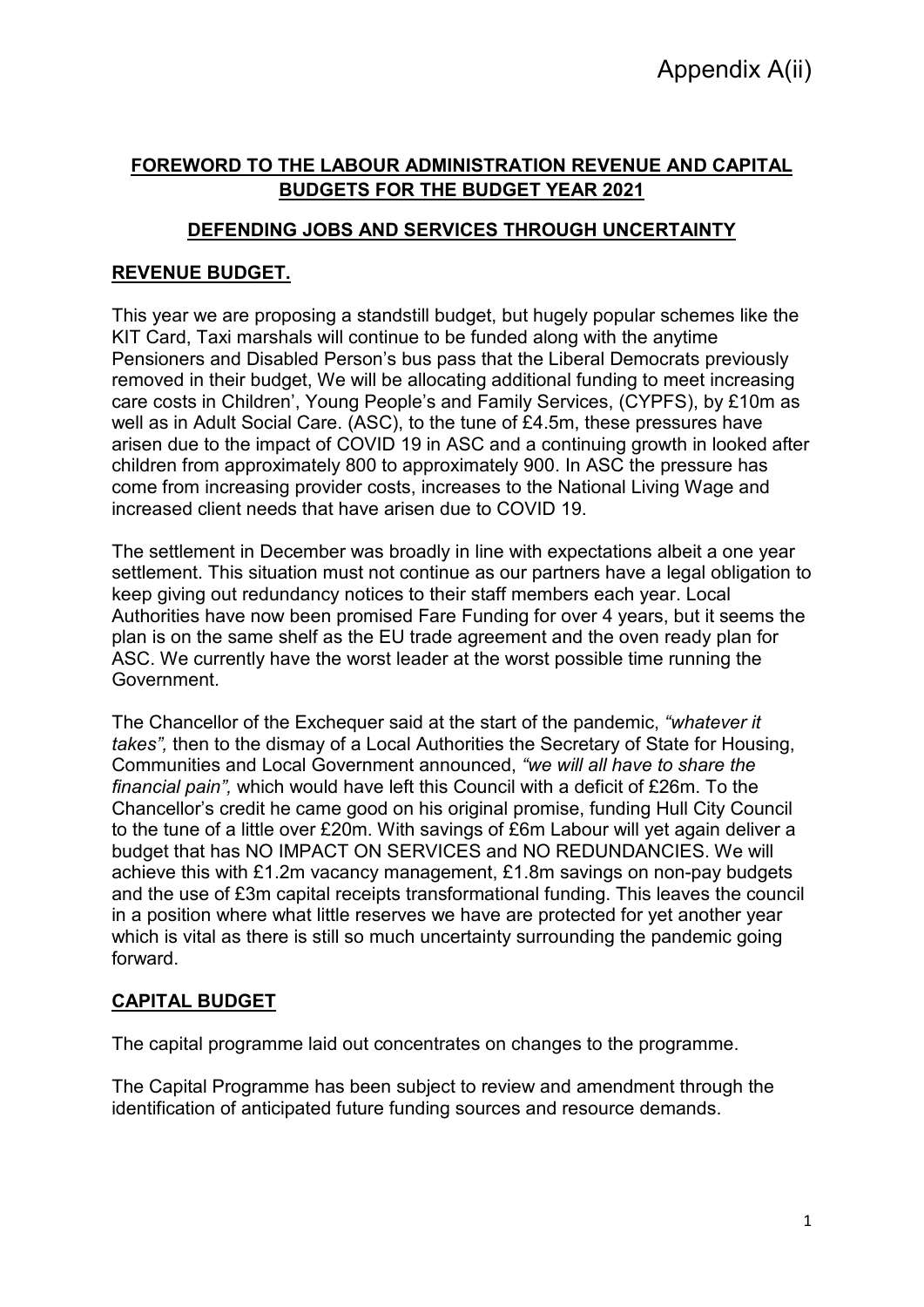The revised programme reflects an additional £59m in planned expenditure over the period. The detail is contained in the body of the Capital Strategy. Key highlights include:

## **Albert Avenue Baths**

Following approval of the refurbishment and upgrade of this Leisure Centre (Capital Strategy 2019/20) to facilitate improvements to the dry side of the former small pool area and to restore the lido facility, significant backlog maintenance has been identified which is required to site and to support this scheme.

## **Bridge Maintenance**

Sculcoates/Chapman Street Bridge was opened to users in 1874 and has Listed Status. This means that works to bring it back into service are more complicated, costly and time consuming than with most other bridges. Previously, Labour established a budget for the repair and maintenance of the city's bridges but these proposed works require a more specific investment. While these works will take a substantial amount of time, our investment will see the return to operation of a historic element of our transport network, albeit with necessary alterations in use.

# **Building Optimisation**

The key objective of the Council's Buildings Optimisation Programme is to achieve efficiencies through the centralisation; as far as is practicable; of corporate office accommodation to the Guildhall Campus. Part of this programme includes 79 Lowgate. Funding to renovate this listed building was allocated in 2017 and an additional £750k is now required to complete the overall project with a recommended new-build annexe to achieve the target number of workstations and an Equal Access for All entrance.

# **Disabled Facilities Grant**

.

There will be an estimated annual ring fenced grant allocation for 2021/22 to support means tested mandatory grants to provide adaptations to enable disabled private residents to live independently at home.

## **Highways Maintenance (incl. Stoneferry)**

In 2021/22 and subsequent years there is a year on year shortfall of £2.6m between the indicative funding allocations from DfT and what we need for a basic maintenance programme within a risk based approach across the network.

The Stoneferry improvement scheme has incurred additional costs due to increased carriageway maintenance and footway & cycle infrastructure brought about by changes in DfT guidance encouraging active travel; changes to junction layouts for improved cyclist visibility and the reconfiguration of the Woodhall Street junction following consultation with local residents.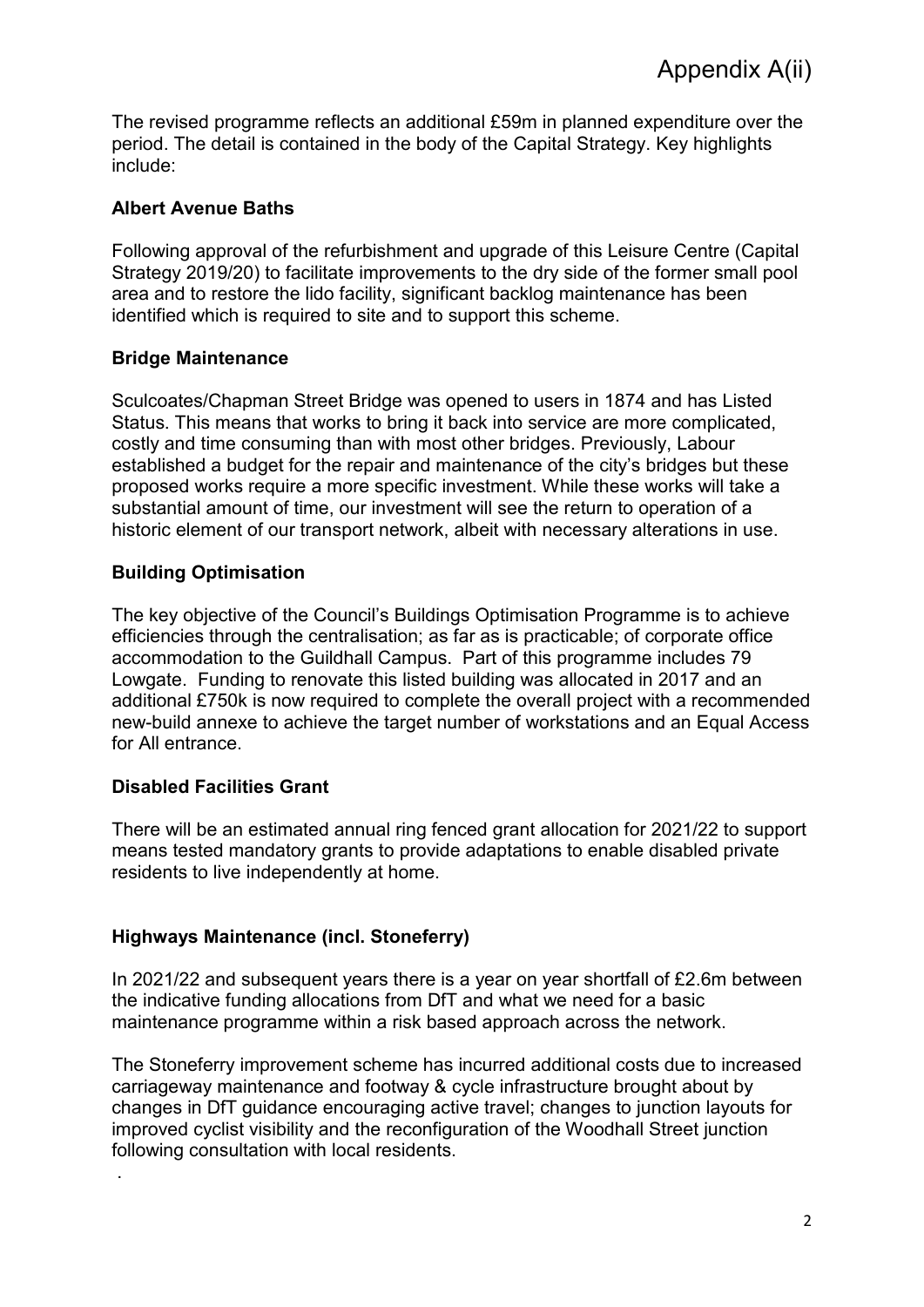### **Library Equipment Resources**

There will be continuation of the annual funding steam to support the purchase of resources, both physical and electronic to ensure the service to local people improves each year.

#### **Local Community Initiatives**

Labour has continued to provide capital for each ward to support community based projects which improve community safety, local facilities, support Council priorities and improve the quality of life for local residents.

## **Parks – East Park Splash Pad**

Both the Splashboat and Splashpad require additional works including significant repair to the structural slab and automation of the Splashboat. The additional funding is also required to cover increased costs for the Pearson Park Aviary. These are amongst the projects Labour are investing in to improve the offer to local people when the current health emergency is behind us.

### **Private Sector Housing**

There will be continuation of the annual funding stream to tackle category one hazards in privately owned homes through local assistance.

## **Special Educational Needs**

Additional Capital Special Educational Needs and Disabilities, (SEND), funding will be utilised to support the delivery of the SEND Sufficiency Strategy, which was approved by Cabinet in January 2020.

#### **Traveller Sites**

There is a requirement in the Local Plan for Traveller pitch provision and for a transit site/tolerated stopping place. This transit site has been a long time coming and when open, it will reduce the impact of unauthorised encampments on the public in terms of local impact and allow the swifter removal of such illegal encampments as there will be provision for them to go to. It will also financially benefit the Council and local taxpayers by reducing the clearance costs once illegal encampments are moved.

A bid to Homes England Affordable Homes Programme 2021-26 is proposed to be made to seek a grant funding contribution towards the cost of these works.

## **COUNCIL TAX**